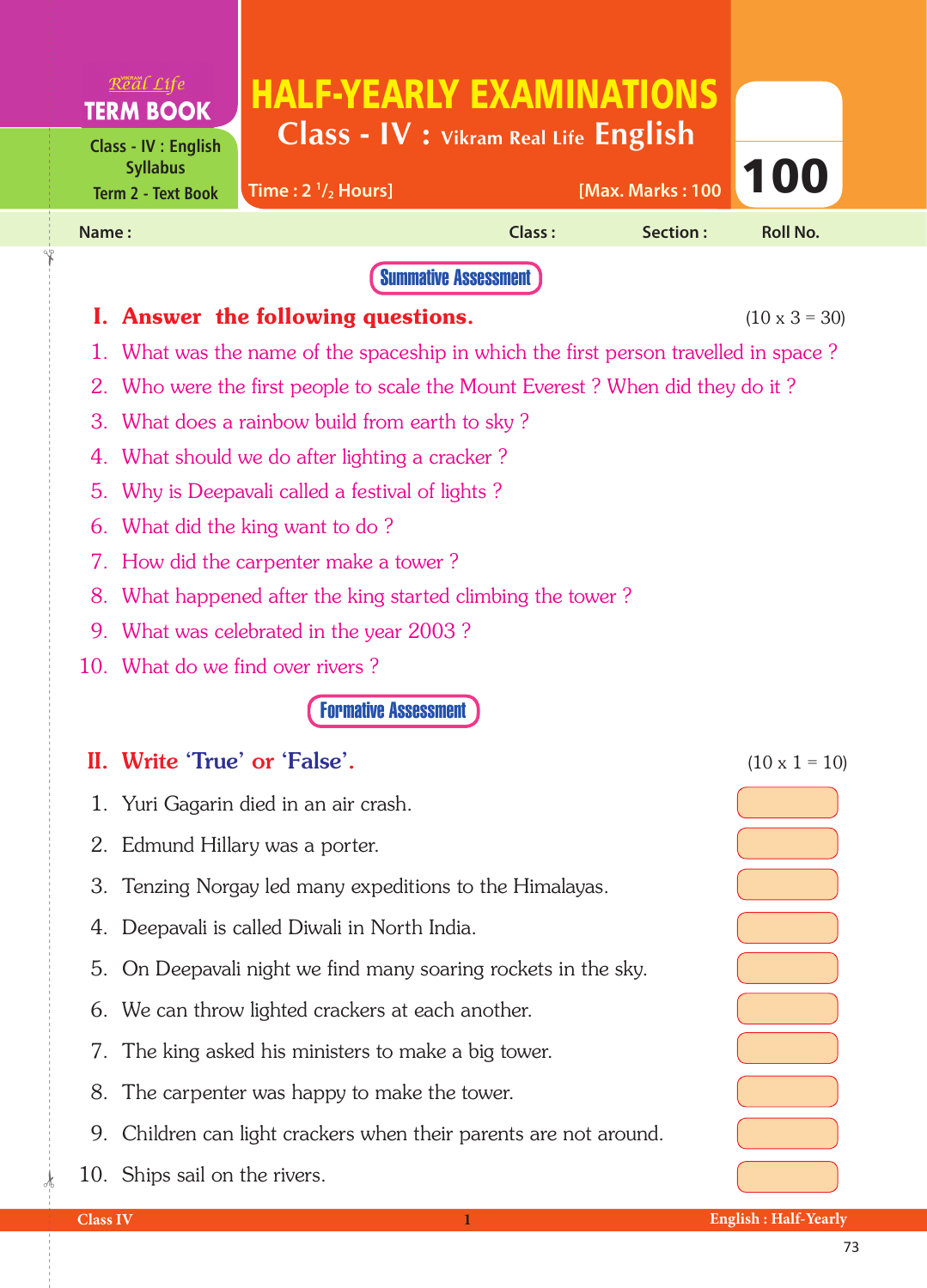## III. Match the following.  $(5 \times 2 = 10)$

|                 |                                          | B                                                                                                                                                                                                                                    |                             |
|-----------------|------------------------------------------|--------------------------------------------------------------------------------------------------------------------------------------------------------------------------------------------------------------------------------------|-----------------------------|
|                 | 1961                                     | Scaling of Mount Everest                                                                                                                                                                                                             |                             |
|                 | 1934                                     | The fifteenth anniversary of scaling the Mount Everest                                                                                                                                                                               |                             |
|                 | 2003                                     | Yuri Gagarin was born                                                                                                                                                                                                                |                             |
|                 | 1919                                     | Person travelling in space                                                                                                                                                                                                           |                             |
|                 | 1953                                     | Edmund Hillary was born                                                                                                                                                                                                              |                             |
|                 | IV. Read the following sentences.        | If I don't build the tower, the king will punish me.<br>If I don't go to school, my teacher will ask me to stand on the bench.<br>Complete the following sentences.                                                                  | $(5 \times 2 = 10)$         |
|                 | 1. If I don't do my homework,            |                                                                                                                                                                                                                                      |                             |
|                 |                                          |                                                                                                                                                                                                                                      |                             |
|                 | 2. If I don't keep my room clean,        |                                                                                                                                                                                                                                      |                             |
|                 |                                          |                                                                                                                                                                                                                                      |                             |
|                 | 3. If I don't play with my best friend,  |                                                                                                                                                                                                                                      |                             |
|                 |                                          | he <u>the contract of the contract of the contract of the contract of the contract of the contract of the contract of the contract of the contract of the contract of the contract of the contract of the contract of the contra</u> |                             |
|                 | 4. If I don't study well,                |                                                                                                                                                                                                                                      |                             |
|                 |                                          |                                                                                                                                                                                                                                      |                             |
|                 | 5. If I don't walk properly on the road, |                                                                                                                                                                                                                                      |                             |
|                 |                                          |                                                                                                                                                                                                                                      |                             |
|                 | V. Reference to the context.             |                                                                                                                                                                                                                                      | $(3 \times 2 = 6)$          |
|                 |                                          | Write who said these sentences and to whom.                                                                                                                                                                                          |                             |
|                 | 1. "I want you to build a tall tower."   |                                                                                                                                                                                                                                      |                             |
| 2.              |                                          | "Complete the work in three days or face death."                                                                                                                                                                                     |                             |
|                 |                                          | 3. "If I don't build a tower, the king will punish me."                                                                                                                                                                              |                             |
| <b>Class IV</b> |                                          | $\overline{2}$                                                                                                                                                                                                                       | <b>English: Half-Yearly</b> |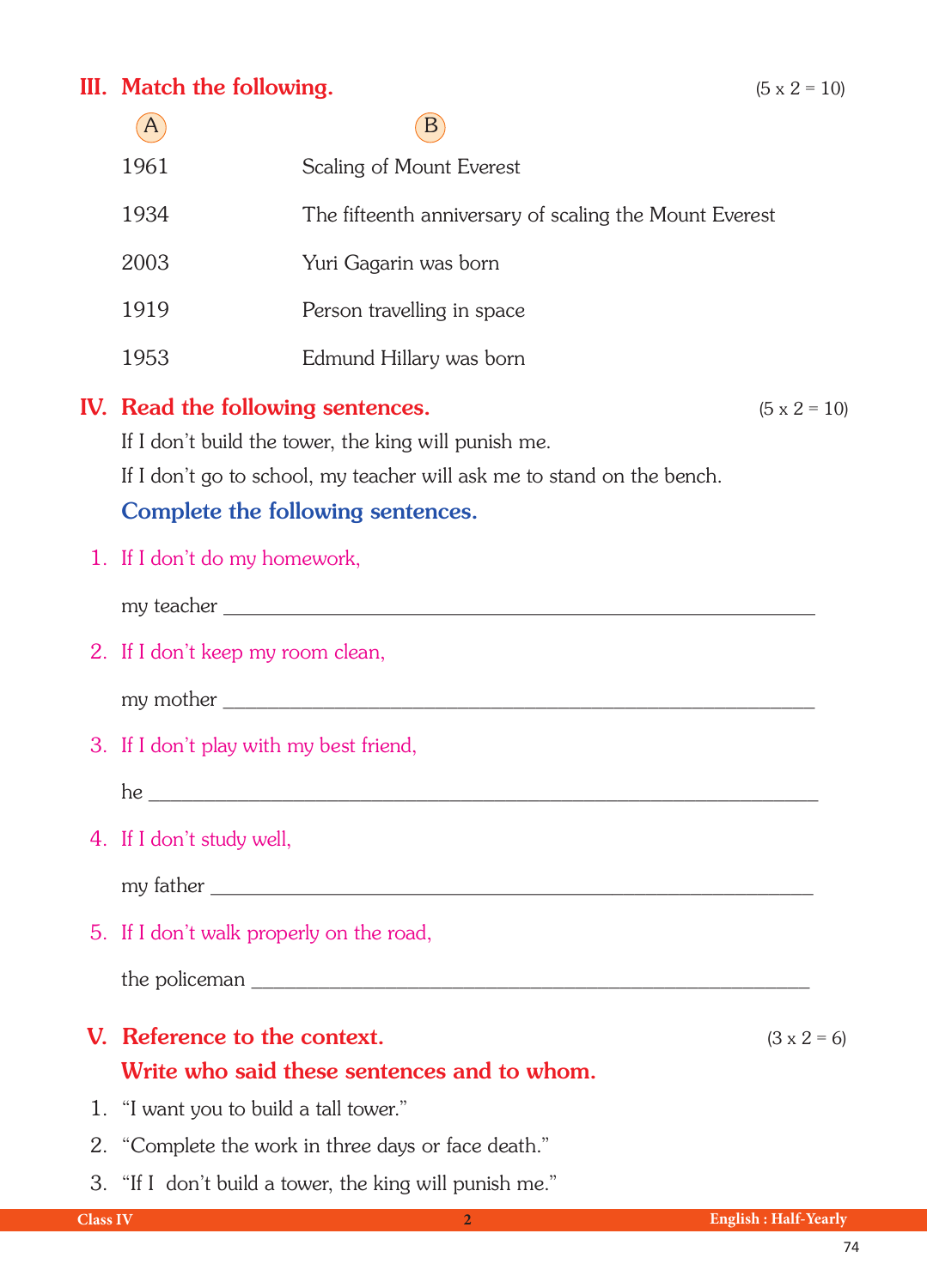| VI. Rewrite the following sentences.                                                           | $(5 \times 1 = 5)$          |
|------------------------------------------------------------------------------------------------|-----------------------------|
| 1. Cows eat grass.                                                                             |                             |
|                                                                                                |                             |
| 2. Clouds travel in the sky.                                                                   |                             |
|                                                                                                |                             |
| 3. Aeroplanes fly high.                                                                        |                             |
|                                                                                                |                             |
| 4. The trees give us fresh air.                                                                |                             |
| Ans. A tree                                                                                    |                             |
| 5. Cats run after rats.                                                                        |                             |
|                                                                                                |                             |
| VII. Write the meanings of the following words.                                                | $(5 \times 1 = 5)$          |
| 1. summit $=$<br><u> 1986 - Johann Barn, mars ann an t-A</u>                                   |                             |
| 2. space $=$<br><u> 1990 - Johann Barn, mars and de Brasilia (b. 19</u>                        |                             |
| 3. bow $=$                                                                                     |                             |
| 4. soaring<br>$\hspace*{0.4em} = \hspace*{0.4em}$<br><u> 1990 - Andrea Andrew Maria (h. 19</u> |                             |
| 5. pile<br>$=$                                                                                 |                             |
| VIII. Look at the pictures and fill in the blanks with the following words. $(4 \times 1 = 4)$ |                             |
| than<br>from<br>to<br><b>across</b><br>on                                                      |                             |
| 1. The dog is running ___________ the road.                                                    |                             |
| 2. We travelled by bus _____________ Hyderabad ____________ Vijayawada.                        |                             |
| 3. The Children are walking __________ the bridge.                                             |                             |
|                                                                                                |                             |
| 3 <sup>2</sup><br><b>Class IV</b><br><u> 1999 - Johann Barn, mars ann an t-</u>                | <b>English: Half-Yearly</b> |

 $\frac{1}{2}$ 

✁